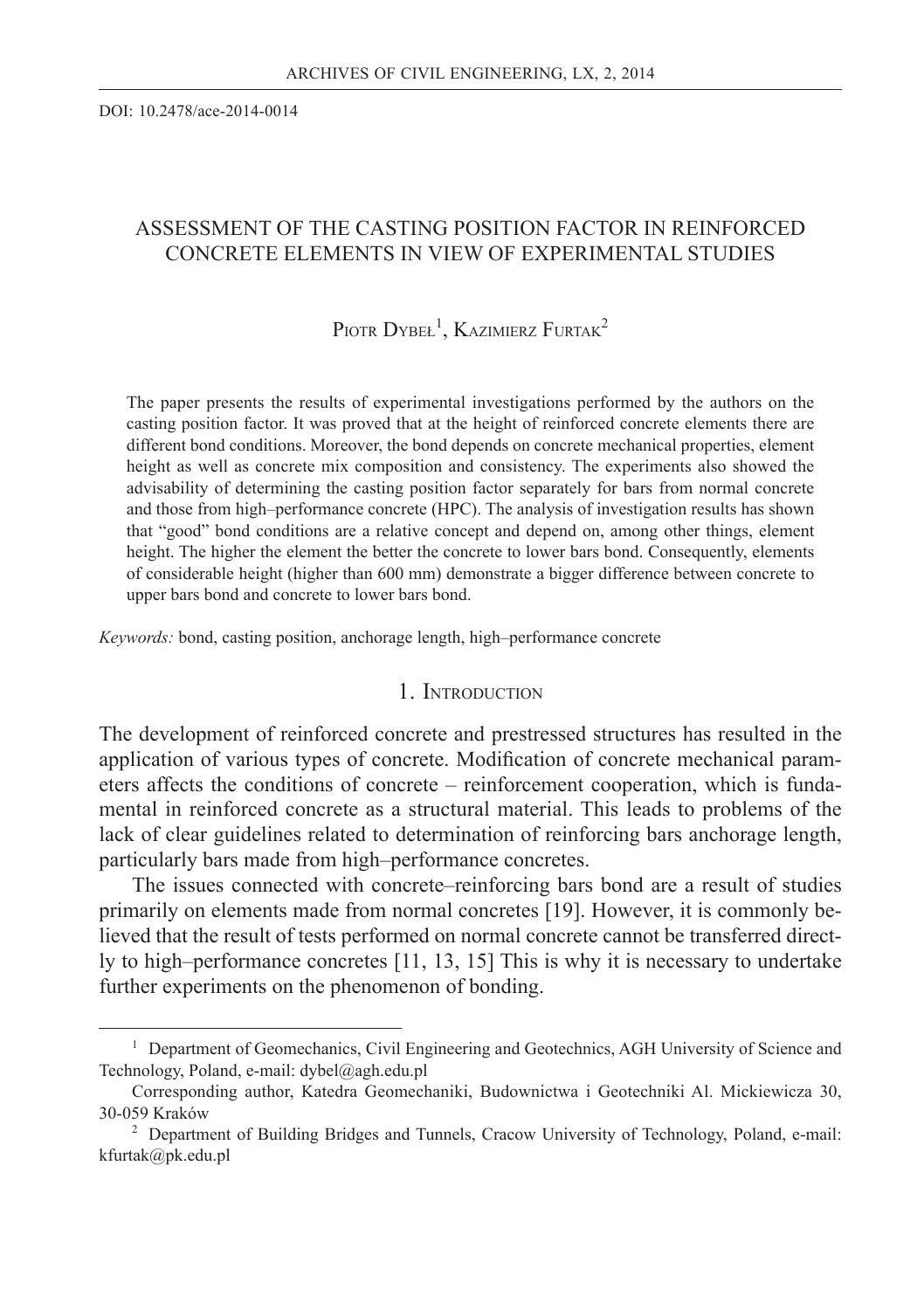The objective of the article is to assess the effect of various factors on concrete–reinforcing bars bond, in particular to determine the bond of anchorage length. To facilitate the interpretation of studies results and recommendations all test results will be discussed in terms of a casting position factor, witch is define as a factor for multiplying the anchorage length of a "bottom bar" to obtain the anchorage length of a bar located at any height in the fresh concrete.

### 2. PREVIOUS INVESTIGATIONS

From the research [16, 17, 18] it follows that an increase of the distance of reinforcing bars from the formwork bottom (large depth of fresh concrete below the reinforcing bar) leads to a reduction bond strength. This effect called the "top bar effect", also depends on the composition and concrete slump the manner of its consolidation and position of the reinforcing bars during concreting.

Based on testes carried out by Clark [10], the top bar effect was introduced into the ACI Building Code in 1951 [1], in the form of allowable bond stresses at working loads. The allowable bond stress for a top–cast bar was 0.7 times the allowable stress for a bottom–cast bar.

The 1971 ACI Building Code [2] replaced the earlier bond stress calculation with an expression for anchorage length. In this code, the top bar effect is accounted for by multiplying the calculated anchorage length by factor of 1,4, which corresponds to the top bar bond stress reduction factor of 0,7 from the previous ACI Building Codes.

As a result of experiments performed by researchers in ACI Committee 408 1979 [6] a change of the upper casting position factor to the value of 1,3 was proposed. The studies Jaunty et al. 1988 resulted in introducing the proposed changes in the 1989 ACI Building Code [4]. This factor is currently used for reinforced concrete design. The current code specify that the basic anchorage length shall be multiplied by a casting position factor when more than 300 mm of concrete is cast below the bar.

In Eurocode 2 [12] and Model Code 2010 [14] recommendations the factor for bond conditions and the position of the bar during concreting is recommended. The value of this factor is equal to 0,7 when "poor" conditions are obtained. This corresponds to increasing the anchorage length by 43%.

The results of research Luke et al. [18] show that the value of the top bar bond stress reduction factor adopted in ACI Building Code 1977 [3] for high slump concrete mixes and adequately high element is definitely underestimated (Figure 1).

On the basis of the same experimental studies it may also be stated that in the bars placed parallel to concrete placement direction at an adequately large height of the element the loss of bond is found to be 30%. In recommendations were formulated for the selection of the casting position factor depending on reinforcement position in fresh concrete mix and its slump. The recommended values of the factor have been shown in Figure 2.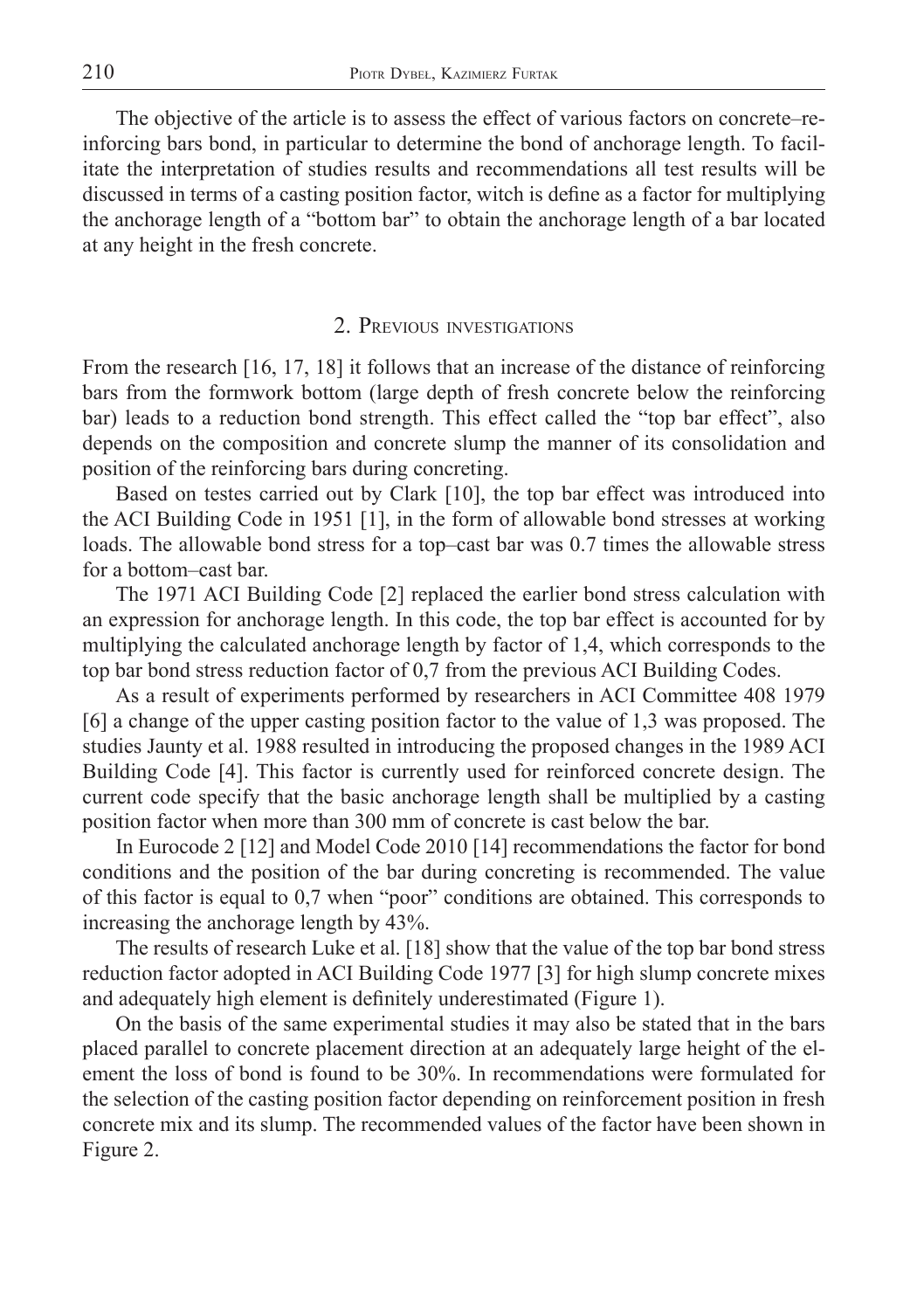

Fig. 1. Casting position factor vs. bar height [18]



Fig. 2. Recommended casting position factor for all ranges of slump investigated [18]

Experimental investigations have shown Brettmann et al. [7, 8] that the reduction in bond of upper bars depends on the height of the reinforced concrete element. In these studies elements of 250, 450 and 1000 mm in height were tested. The difference in the values of bond stresses of the upper bars between the highest and lowest element ranged from 8 to 18% depending on the concrete slump. In the quoted studies the reduction of bond stresses between upper and lower bars for a given height of the element was higher than the difference in bond of the upper bars located in particular types of elements. These results prove that the zones of favorable bond conditions in standard recommendations ACI Building Code are arbitrary and are not justified in the results of experimental investigation.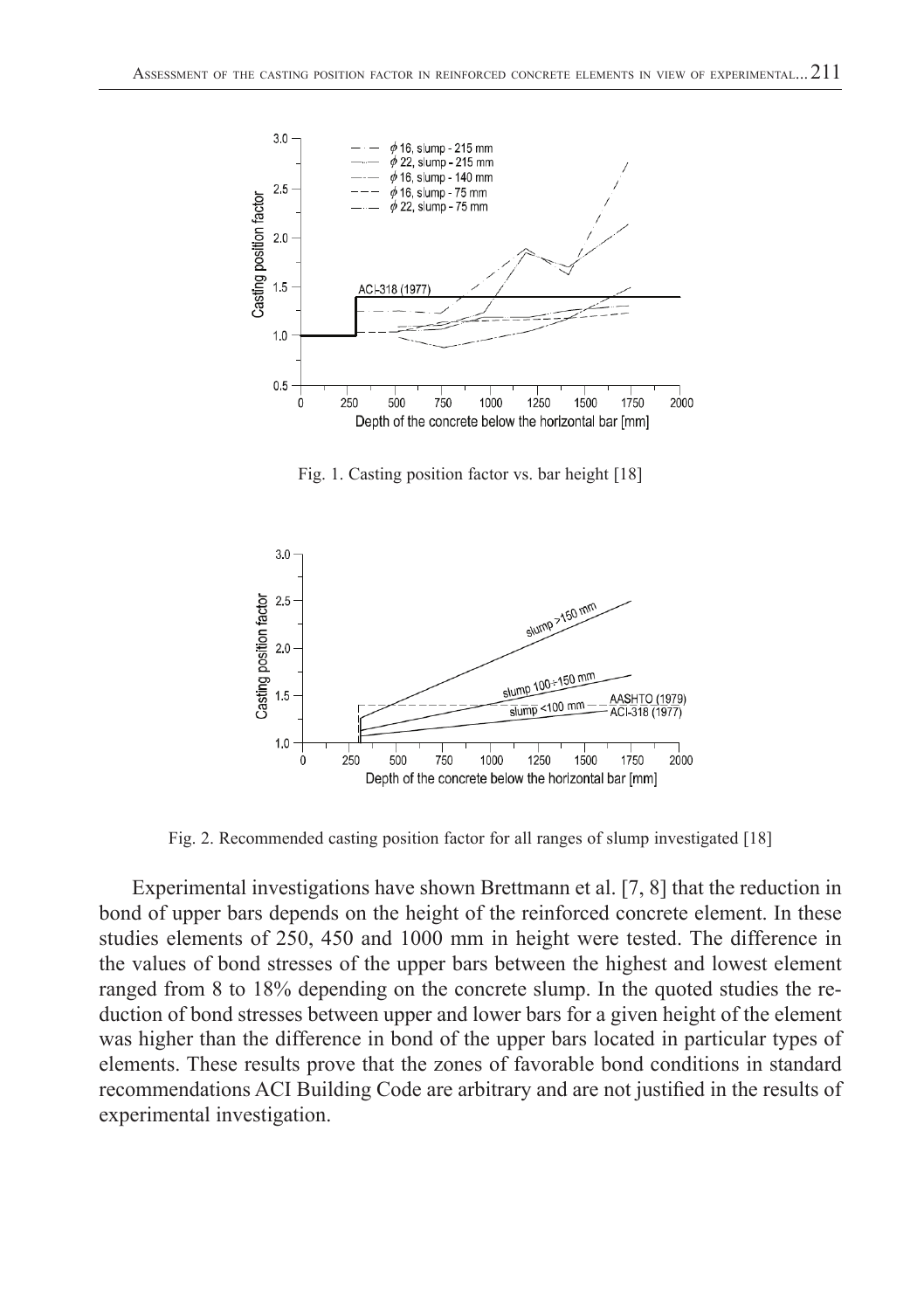2. RANGE AND MANNER OF CONDUCTING THE INVESTIGATIONS BY THE AUTHORS

## 2.1. RANGE OF INVESTIGATIONS

The aim of the investigations was to determine the value of ultimate stresses of high– performance concrete bond to reinforcing bars with different concrete composition as well as bars location and orientation relative to direction of concreting.

In the frame of a larger research project experimental models were developed which differ in:

- height of reinforcing bars location,
- bars orientation relative to concrete placement direction,
- concrete mix composition and consistency class.

The bond experiments were carried out in a pull–out test recommended by RILEM [20]. Additionally, standard concrete compressive strength tests were run as well as tensile strength tests (in splitting tests). Also concrete modulus of elasticity was determined. All the experiments were performed after 28 days of concrete curing in laboratory conditions.

## 2.2. MATERIALS USED IN EXPERIMENTS

The experiments were performed on six different mixes of high–performance concrete, whose variable parameters were the content of silica fume and superplasticizer. The concrete mixes were made with the addition of silica fume (SF) in the amount of 0, 5 and 10% of the cement mass in two consistency classes, S2 and S4. Table 1 and 2 shows composition by mass of proposed HPC mixes and details of concrete mixes, respectively.

### **Table 1.**

| Composition                   | Recipe denotation |       |        |       |       |        |
|-------------------------------|-------------------|-------|--------|-------|-------|--------|
| $\lceil \text{kg/m}^3 \rceil$ | $A-0$             | $A-5$ | $A-10$ | $B-0$ | $B-5$ | $B-10$ |
| Cement CEM I 42.5R            | 500               | 476   | 455    | 500   | 476   | 455    |
| Water                         | 158.5             | 157,0 | 156,5  | 157,0 | 156,0 | 155,0  |
| River sand $0/2$ mm           | 668               | 665   | 662    | 668   | 665   | 662    |
| Basalt drid 2/8 mm            | 659               | 655   | 653    | 659   | 655   | 653    |
| Basalt drid 8/16 mm           | 582               | 580   | 577    | 582   | 580   | 577    |
| Silica fume (SF)              | 0.0               | 24,0  | 45,0   | 0.0   | 24,0  | 45,0   |
| Superplasticizer (SP)         | 2,50              | 4,76  | 5,45   | 5,00  | 6,81  | 7,73   |

Composition by mass of proposed HPC mixes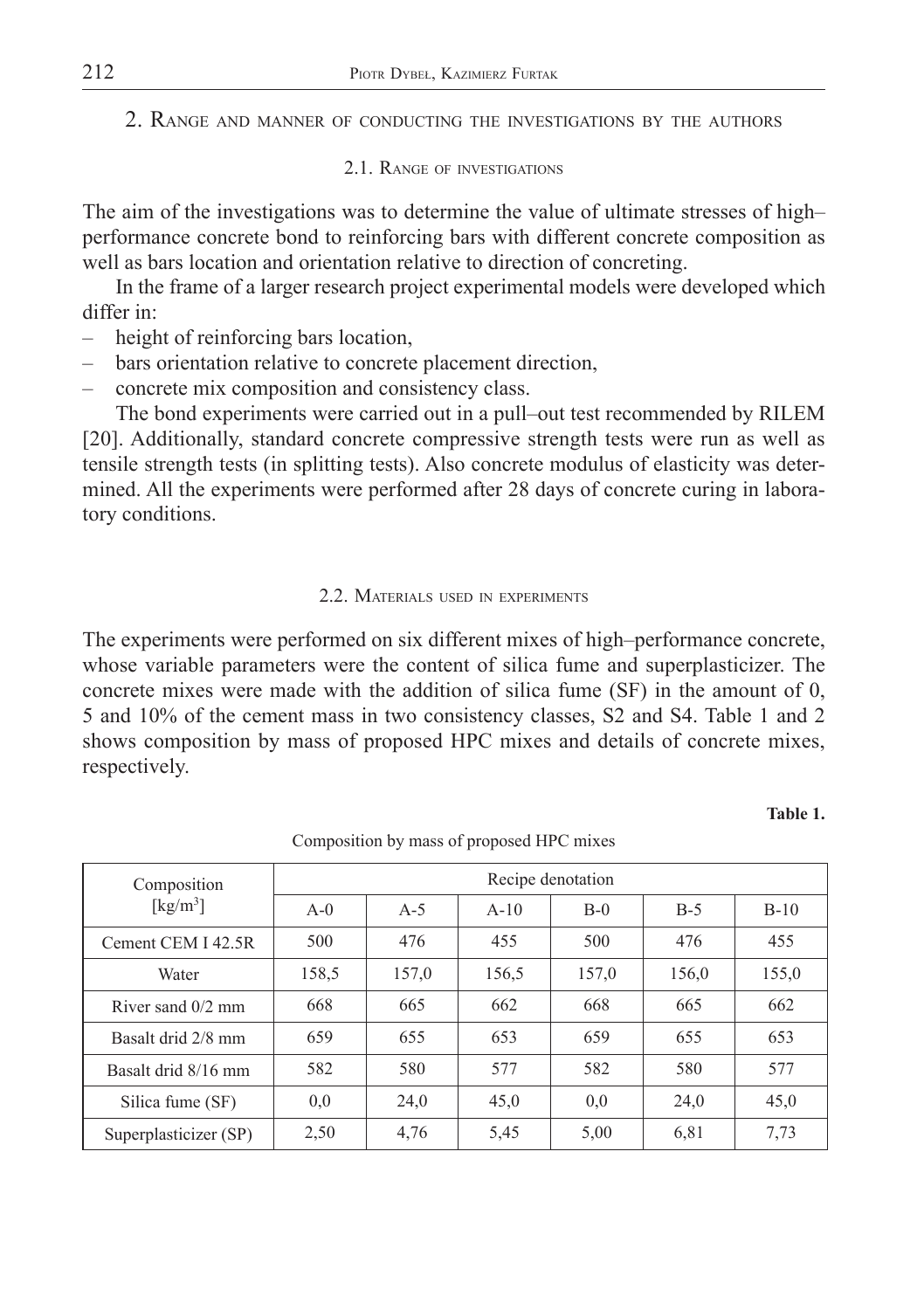| Mix symbol | Slump<br>[cm] | $f_{c,\,cyl}$<br>[MPa] | $\mathbf{V}$<br>$[\%]$ | $f_{c, cube}$<br>[MPa] | $\mathbf{v}$<br>$[\%]$ | $f_{ct,sp}$<br>[MPa] | $\mathbf{v}$<br>$[\%]$ | $E_{cm}$<br>[GPa] | $\mathbf{v}$<br>$[\%]$ |
|------------|---------------|------------------------|------------------------|------------------------|------------------------|----------------------|------------------------|-------------------|------------------------|
| $A-0$      | 6,0           | 80,0                   | 2,0                    | 84,9                   | 3,9                    | 5,6                  | 2,1                    | 47,9              | 2,5                    |
| $A-5$      | 6,5           | 84,4                   | 5,2                    | 89,6                   | 4,2                    | 5,5                  | 9,2                    | 49,0              | 1,2                    |
| $A-10$     | 8,0           | 82,3                   | 3,5                    | 87,0                   | 3,8                    | 5,5                  | 4,5                    | 46,6              | 4,2                    |
| $B-0$      | 18,0          | 81,0                   | 1,6                    | 87,2                   | 1,6                    | 5,7                  | 4,2                    | 46,9              | 1,7                    |
| $B-5$      | 20,0          | 92,6                   | 3,4                    | 95,4                   | 2,7                    | 5,9                  | 5,1                    | 50,8              | 4,1                    |
| $B-10$     | 21,0          | 90,7                   | 1,8                    | 91,1                   | 4,5                    | 6,4                  | 5,3                    | 49,6              | 1,6                    |

Details of concrete mixes

For tests ribbed reinforcing bars (RB500W) were used. One reinforcing bar diameter of the value of 16 mm was used representative for the so-called mean diameters  $(10\div 20 \text{ mm})$ .

### 2.3. TEST SPECIMENS

The tests were performed on three elements that differed in the height and reinforcement orientation relative to concrete placement direction. Element I was size-wise compatible with the specimen recommended by RILEM  $(10\phi \times 10\phi)$ , and the reinforcing bar was oriented vertically during concrete placement. The other two elements were designed so that the bars were placed horizontally and their height was the multiple of the basic RILEM module. Element II was composed of three basic modules while element of type III of six. After 21 days the elements were cut into elementary specimens. A schematic view of the test specimens has been shown in Figure 3.



Fig. 3. Test speciments

#### **Table 2.**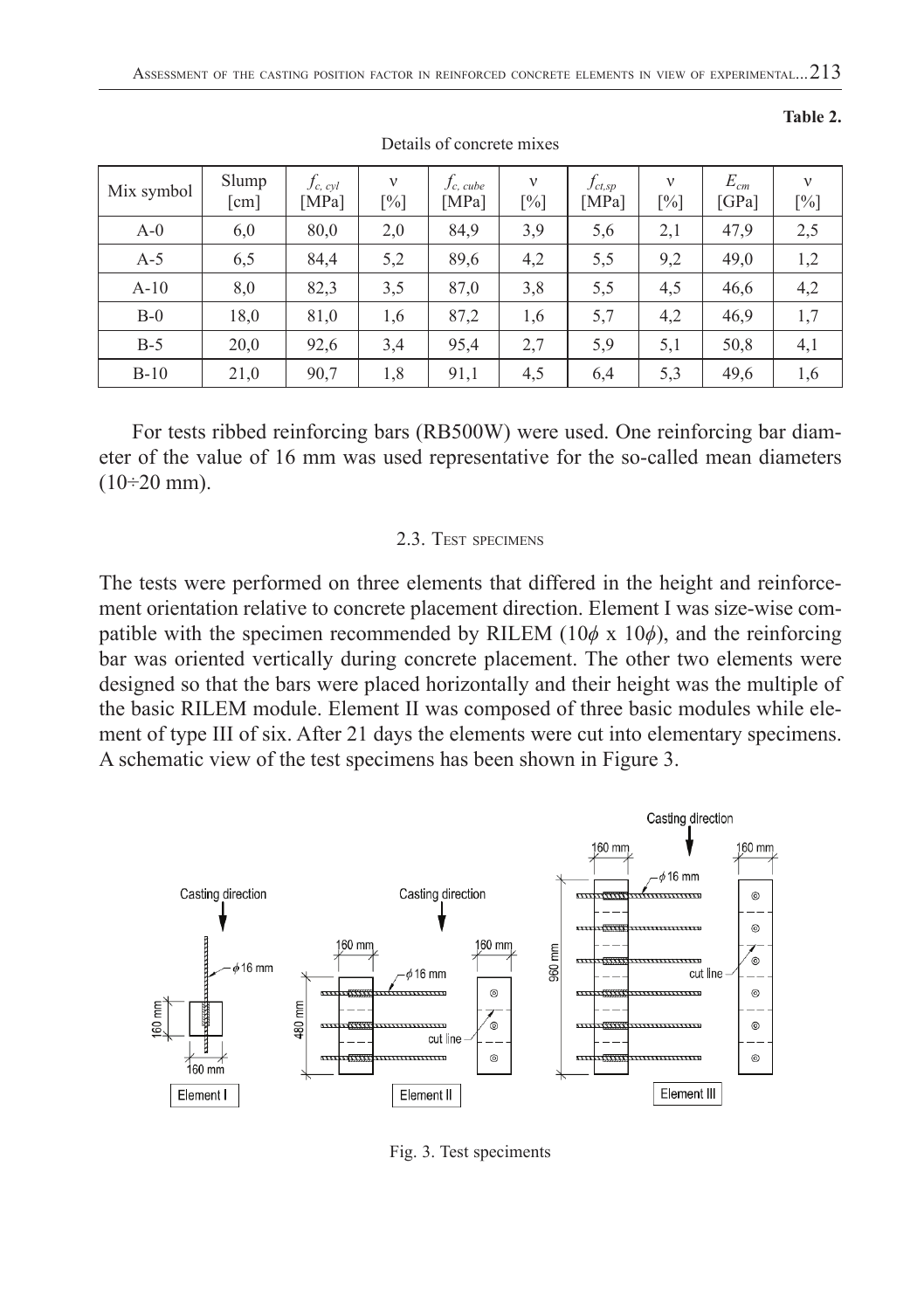The bond behaviour was tested on modified RILEM–specimens. Divergent from RILEM–specimen the bond length was reduced to 2,5 x the rebar diameter, because of the high transferable bond forces in HPC. With larger bond length the forces will be so high, that the reinforcing steel will yield and pull-out failure would not occur.

The type III specimen was made in all the variants of concrete mix, while I and II specimens in two variants of symbols A-5 and B-5. The various elements were prepared in the same way, in a series of 4 elements for a given mixture.

## 3. RESULTS OF THE AUTHORS' EXPERIMENTS AND THEIR INTERPRETATION

The results of experiments run by the authors have been shown in Figures 4–10. Figures 4–6 present a comparison of norm guidelines with the experiments' results.



Fig. 4. Casting position factor vs. reinforcement position for elements type II

On the basis of the comparison above it can be concluded that the casting position factor depends on the concrete composition, mix consistency and, mainly, the bar position during concrete placement. The continuous black line indicates the Eurocode 2 [12], Model Code 2010 [14] and ACI Building Code [5] guidelines on the casting position factor. Since the factor in question can be selected for formworks higher than 600 mm following Eurocode 2 [12] and Model Code 2010 [14] recommendations, the broken black line was used to indicate the curves for the aforementioned recommendations.

Figure 6 presents a comparison between the casting position factor curves and values for normal and high–performance concretes. For normal concrete the upper bars anchorage length should be even doubled to reach the bond strength as for the lower bars. The main factor affecting bond reduction in normal concrete is concrete mix consistency. This suggests that for higher consistency classes the difference in bond conditions between normal and high–performance concretes will be even larger.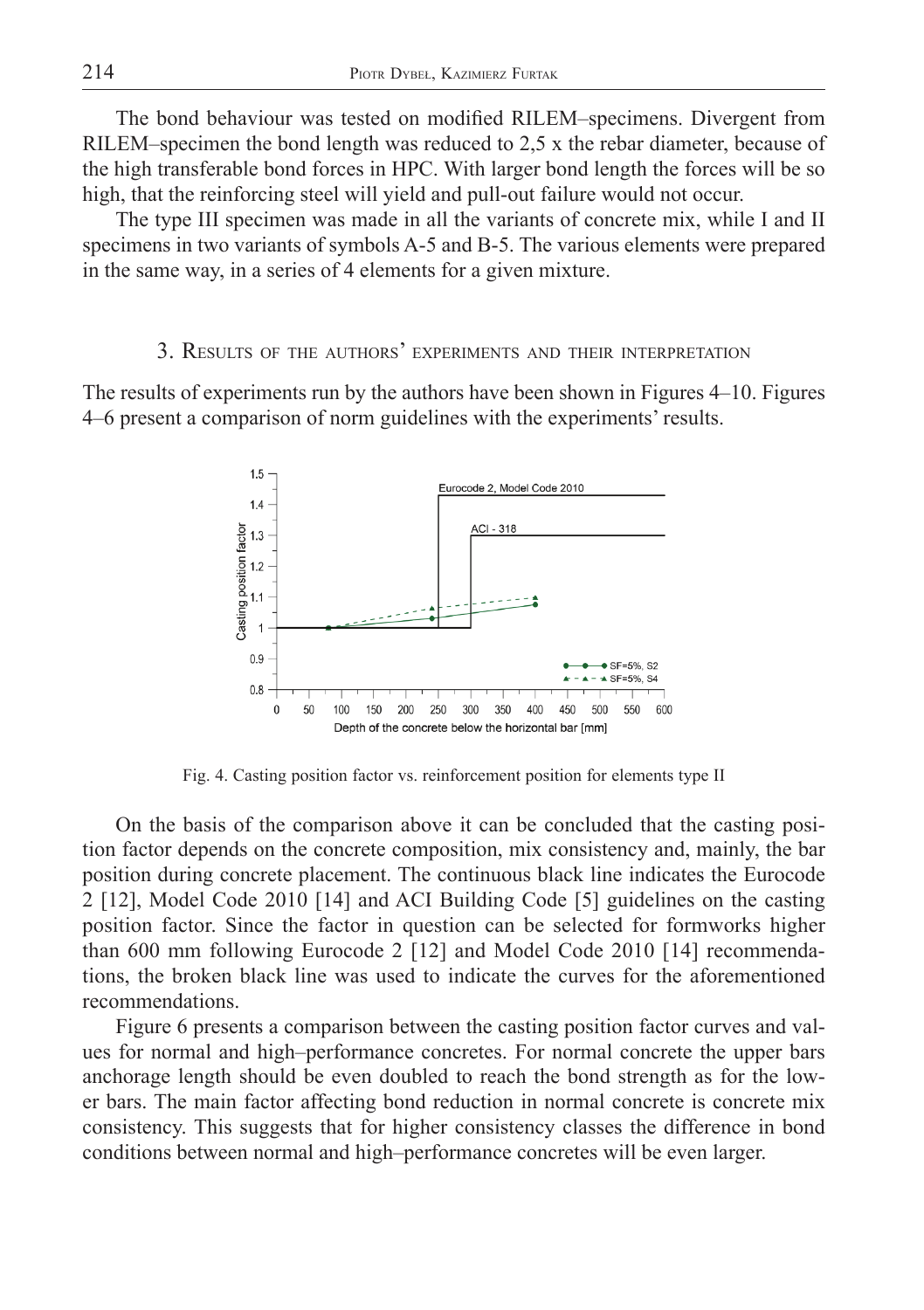

Fig. 5. Casting position factor vs. reinforcement position for elements type III



Fig. 6. Casting position factor vs. their position in element for normal and high–performance concrete (consistency class S2)

The effect of element height on bond has been eliminated in reference specimen type I. The bar was oriented parallel to concrete placement direction and the pull–out test was performed in the opposite direction, the result of which was that concrete sedimentation and settlement did not cause bond stress reduction. This element, then, can be regarded as a determinant of "good" bond conditions.

The ratio between the value of bond obtained for the reference formwork type I and the value of the bond of bottom bars of element type III (concrete with 5% addition of silica fume) was 0,92 in the case of consistency class S2 and 0,90 for consistency S4. When these values for the other mixes are adopted, the bond conditions change at the element height will look as shown in Figure 7. In the case of element type II (480 mm) the bond increase shown was only slight and did not exceed the value of result scatter.

The results analysis has proved that the height of a reinforced concrete element is significant in selecting bond conditions. It also justifies the pertinence of Eurocode 2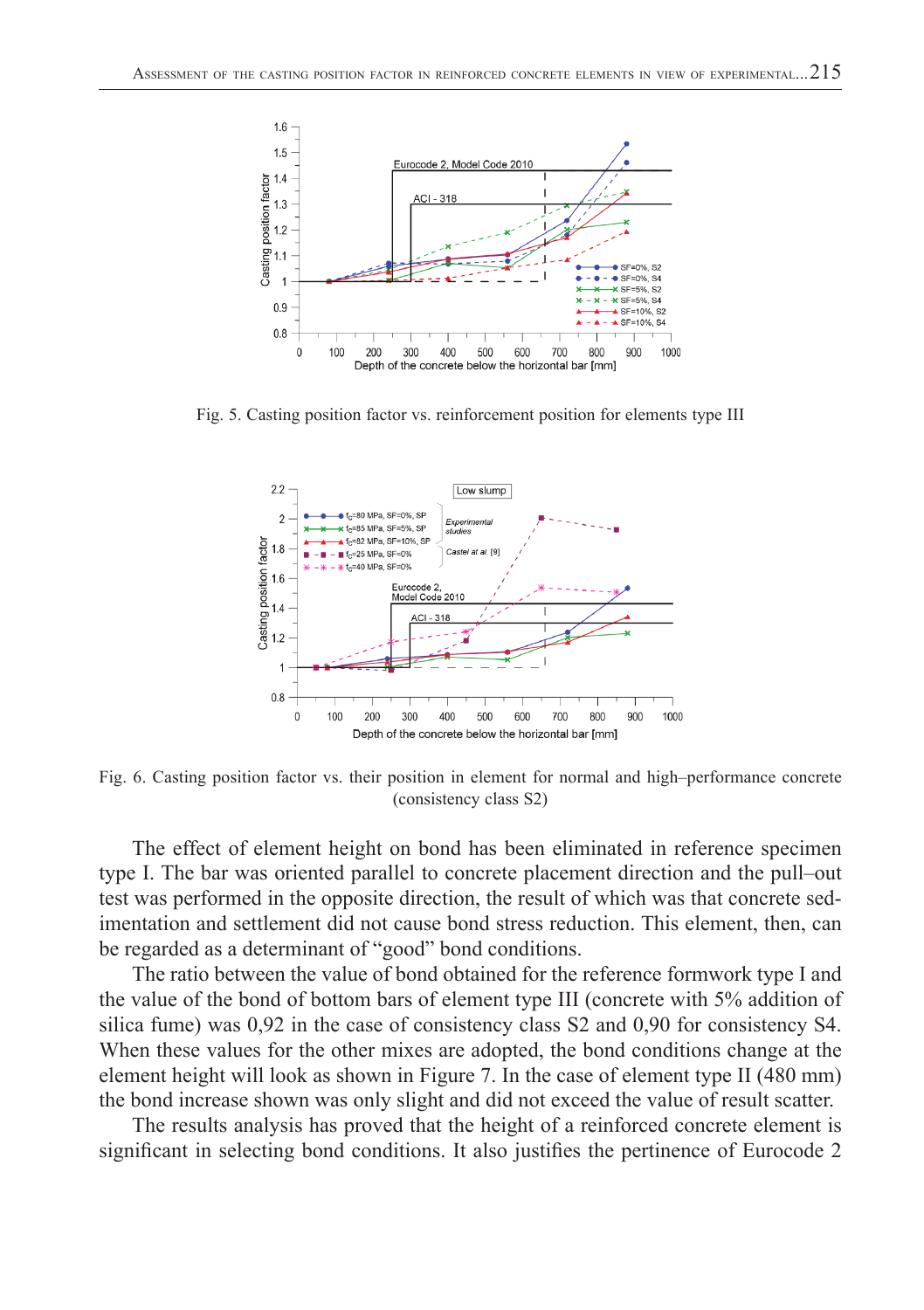[12] and Model Code 2010 [14] recommendations as to the estimation of bond conditions, in which such differentiation was introduced. The aforementioned recommendations offer the possibility reducing the zone of "poor" bond conditions for high elements (higher than 600 mm).

There are two approaches to the casting position factor. In one the relationship between a linear change in the factor and the reinforcing bar distance from the form bottom – *z* is given. Such approach allows designers to determine the value of the factor for each value of *z*. In the other approach the change of the value of the factor is abrupt at the element height.



Fig. 7. Casting position factor vs. their position in elements type III relative to reference specimen



Fig. 8. Proposition of changes in the value of the casting position factor vs. their position in elements of height up to 600 mm made from high–performance concrete

Figure 8 presents a change of bond conditions at the height of element II (480 mm) and a proposition of an abrupt change of the casting position factor. The values of the factor for elements to the height of 600 mm made from high–performance concrete with silica fume addition have been summarised in Table 3.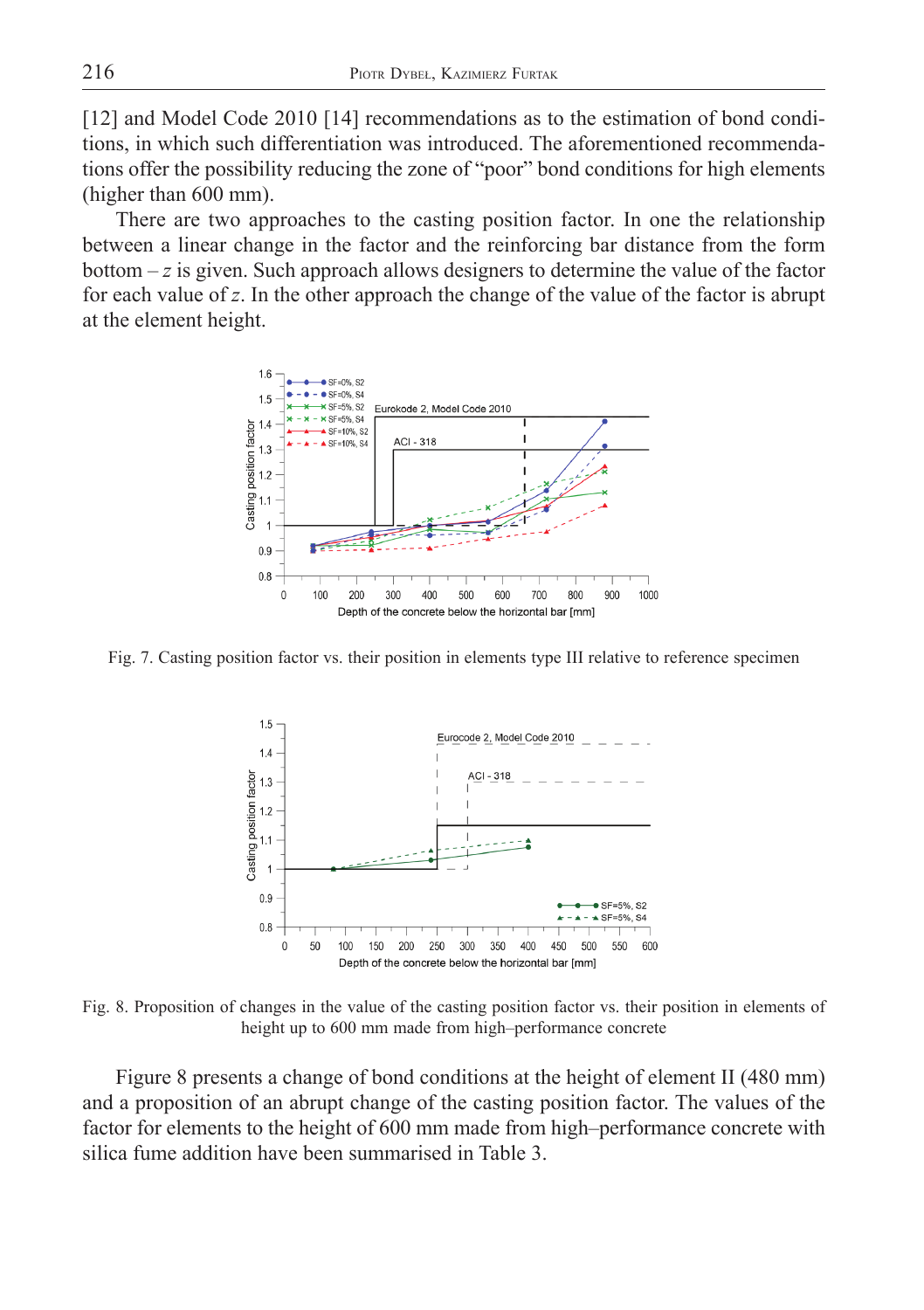| Concrete layer beneath<br>bar[mm] | HPC with addition of<br>silica fume |
|-----------------------------------|-------------------------------------|
| ${}_{250}$                        | 1.0                                 |
| $250 \div 600$                    | 1.15                                |

Proposition of the values of the casting position factor for elements of up to 600 mm

Figure 9 and 10 illustrate a change in bond conditions at the height of formwork III difference between the maximum values of the factor for HPC with the addition of and with no addition of silica fume, the recommended way of determining the casting position factor was given separately for these two types of concrete.



Fig. 9. Proposition of changes in the value of the casting position factor for elements of height of 600÷1000 mm made from HPC with no silica fume (SF)



Fig. 10. Proposition of changes in the value of the casting position factor for elements of height of 600÷1000 mm made from HPC with addition of silica fume (SF)

#### **Table 3.**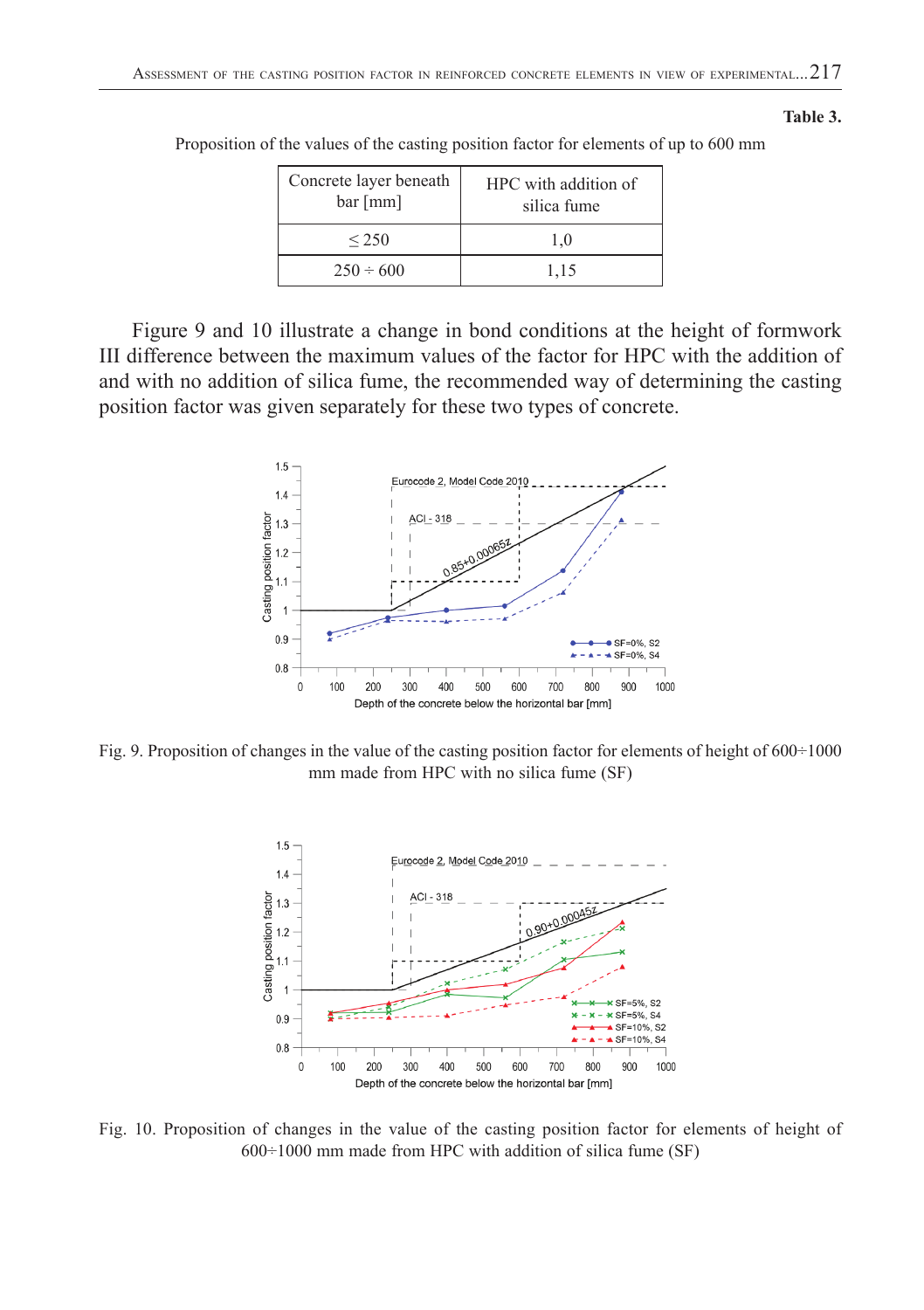For formworks of height between 600 and 1000 mm the fundamental anchorage length should be multiplied by the casting position factor, which is:

for high–performance concrete with no silica fume addition:  $0.85 + 0.00065$  z,

for high–performance concrete with the addition of silica fume:  $0.90 + 0.00045 z$ , where:

*z* – concrete layer thickness beneath the reinforcing bar in millimetres, *z* is in the range 250 to 1000 mm.

The idea of an abrupt change in the casting position factor for elements of height from 600 to 1000 mm has been given in Table 4.

## **Table 4.**

| Concrete layer beneath<br>bar[mm] | Type of HPC                 |                                 |  |  |
|-----------------------------------|-----------------------------|---------------------------------|--|--|
|                                   | No addition of silica fume. | With addition of silica<br>fume |  |  |
| ${}_{\leq}$ 250                   | 1,0                         | 1,0                             |  |  |
| $>$ 250 i $\leq$ 600              | 1,1                         | 1.1                             |  |  |
| $>600$ i $< 1000$                 | 1,43                        | 1.3                             |  |  |

Proposition of the values of the casting position factor for elements of height of 600÷1000 mm

In Eurocode 2 [12] and Model Code 2010 [14] recommendations the factor for bond conditions and bar position during concrete placement is recommended, which is an inverse of the casting position factor presented earlier. Using the terminology of Eurocode 2 [12] and Model Code 2010 [14] a proposition of an abrupt change of factor for elements of height of up to 600 mm has been presented in Table 5.

### **Table 5.**

Proposition of the values of the bond conditions and the position of the bar during concreting factor values for elements of up to 600 mm

| Concrete layer beneath<br>bar[mm] | HPC with addition of<br>silica fume |
|-----------------------------------|-------------------------------------|
| ${}_{250}$                        | 1.0                                 |
| $250 \div 600$                    | 0.87                                |

For elements of height between 600 and 1000 mm the design value of the ultimate bond strength should be multiplied by bond conditions and the position of the bar during concreting factor which is:

for high–performance concrete with no addition of silica fume:  $1,1 - 0,00045 z$ ,

– for high–performance concrete with the addition of silica fume: 1,1 – 0,00035 *z*.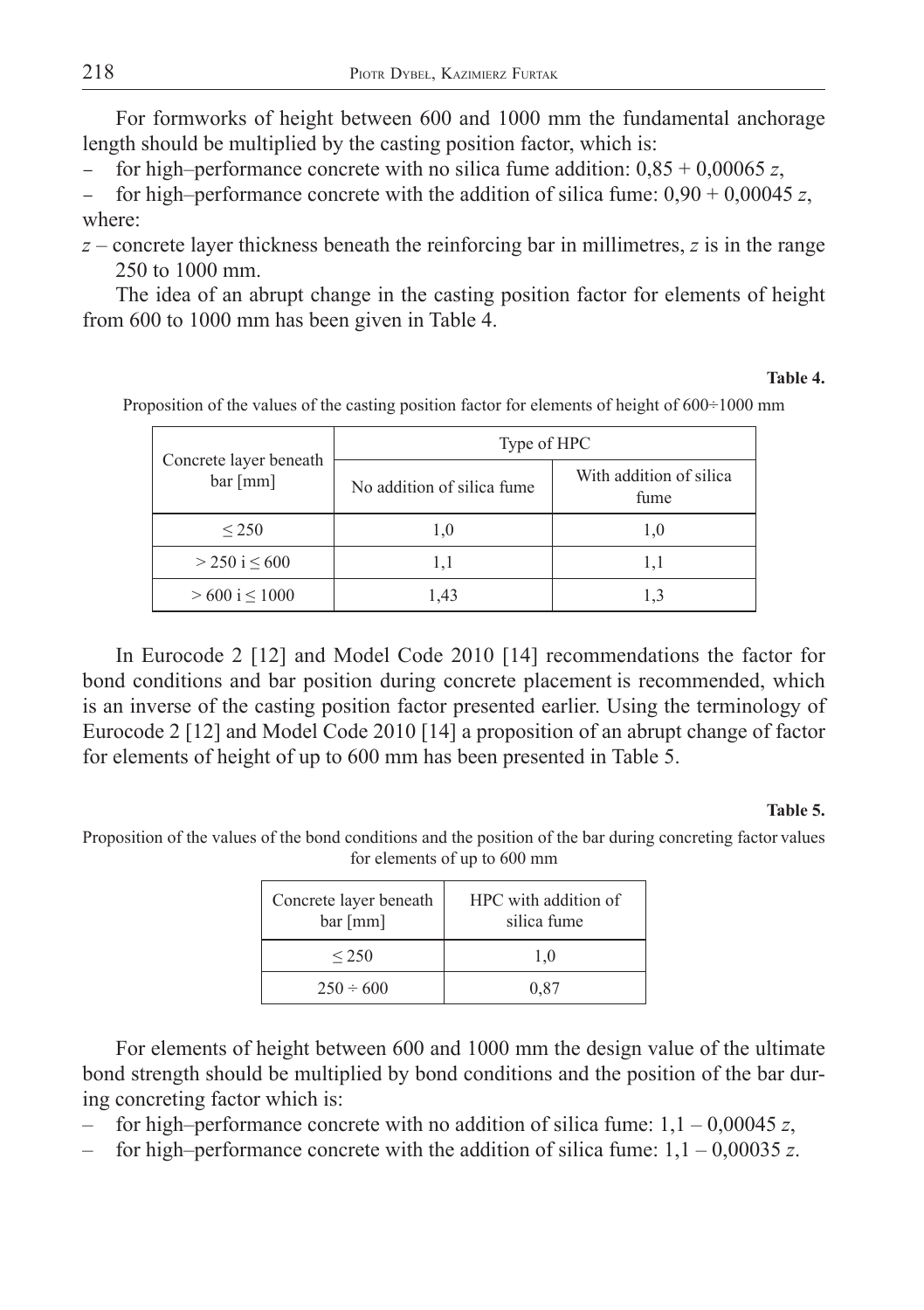A proposition of an abrupt change of the bond conditions and the position of the bar during concreting factor value for elements of height between 600 and 1000 mm has been shown in Table 6.

### **Table 6.**

Proposition of the values of the bond conditions and the position of the bar during concreting factor value for elements of height of 600÷1000 mm

| Concrete layer beneath<br>bar[mm] | Type of HPC                 |                                 |  |  |
|-----------------------------------|-----------------------------|---------------------------------|--|--|
|                                   | No addition of silica fume. | With addition of silica<br>fume |  |  |
| ${}_{250}$                        | 1.0                         | 1,0                             |  |  |
| $>$ 250 i $\leq$ 600              | 0.9                         | 0.9                             |  |  |
| $> 600$ i $< 1000$                | 07                          | 0.77                            |  |  |

Bond stress reduction related to reinforcement position can be accounted for by several reasons:

- 1. Beneath horizontally embedded reinforcement particles of lower density accumulate, which is followed by an increase in the amount of water (increase of  $w/c$ ) and air flow under the reinforcement. In consequence, a layer of weaker concrete of high porosity is formed.
- 2. As a result of concrete slipping along the bar and fresh concrete mix settlement, the bar concrete cover deteriorates, which means bond efficiency reduction.
- 3. In the case of vertically oriented reinforcement there occurs a big quality difference between the concrete above and beneath the reinforcement ribs. The operation of ribs has a retarding effect on concrete sedimentation and settlement. As a result of these processes the concrete–reinforcement bond is better when the steel wedge is subjected to pull–out in the direction opposite to concrete placement.

# 4. CONCLUSIONS

The results of experiments performed prove that in both high–performance and normal concretes at the element height there are different bond conditions. The physical bases of this effect are related to a special form of bleeding and settlement of fresh concrete mix. Nevertheless, the modified microstructure and different mechanical properties of HPC result in the fact that the maximum differences of bond between the zone of "good" and "poor" bond conditions are much smaller than in normal concrete. The results for bond stress reduction obtained for specimens 960 mm in height depended on the composition of concrete mix and were between 17 and 35%. In the case of normal concrete the maximum bond difference obtained in the identical tests was between 35 and 50%.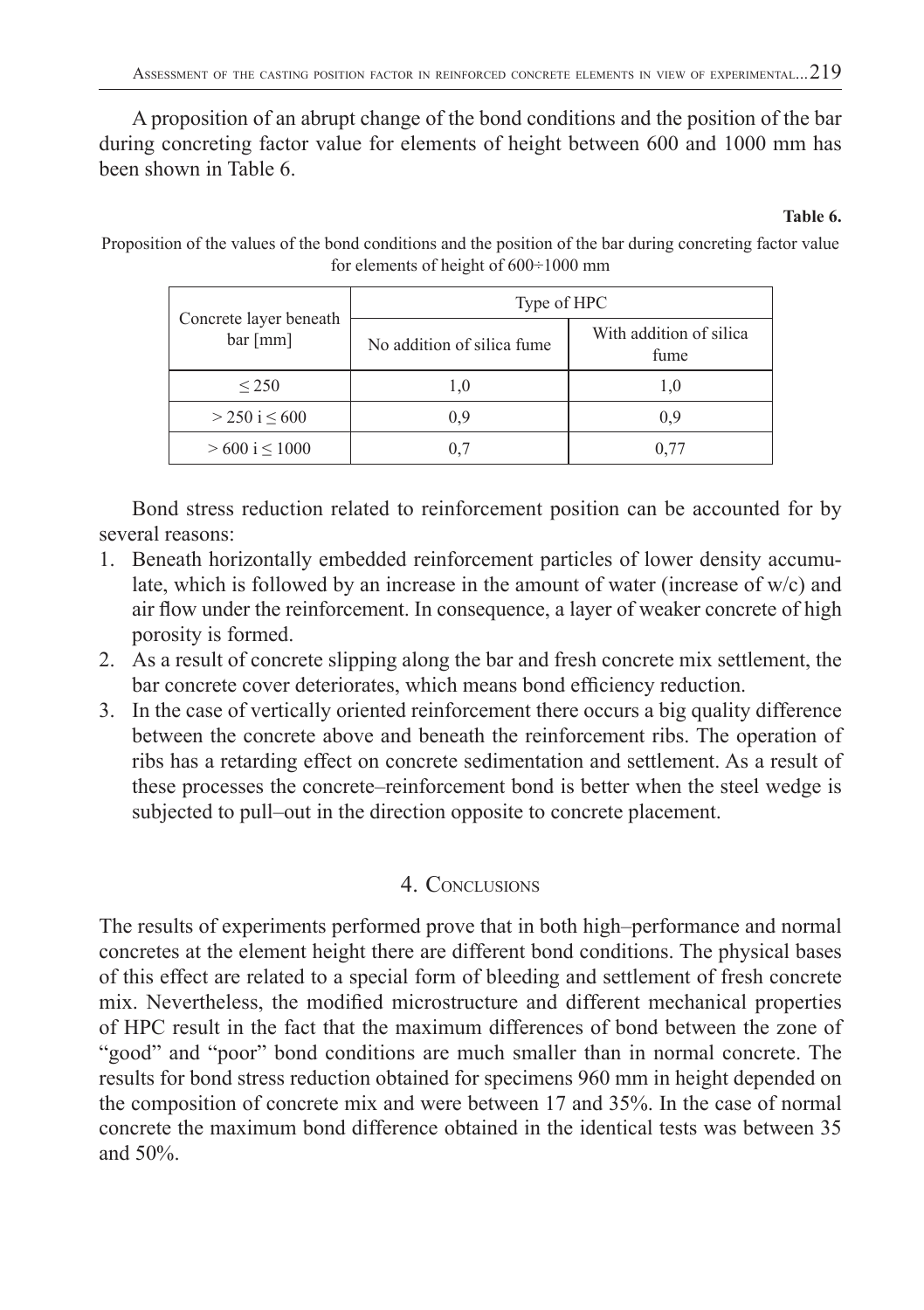What decides of the value of the casting position factor is not only the bar position in the element. The other equally important parameters affecting the value of this factor are the mechanical properties of concrete, its microstructure resulting from adequate additives and agents as well as the element's total height. The experiments proved that it is advisable to determine the bond conditions quality factor separately for high–performance and normal concrete.

The norm rules valid quote principles and recommendations which are based on experiments performed over thirty years ago. Some do not correspond with the state– of–the art science and advancement of reinforced concrete structures any longer. This refers in particular to concretes of new generation, including high–performance concrete. This state of affairs can be attributed to a traditional, conservative character of the norms and design recommendations together with the complexity of the problem of bond.

Adopting one level as a boundary between "good" and "poor" bond conditions is not justified by experimental tests. The results of experiments presented prove that regardless of HPC mix composition and consistency, the value of the casting position factor does depend on the thickness of concrete layer beneath the reinforcing bar.

The results of experiment performed by the authors show a comparison of the bond between concrete and bars at different heights in the element versus concrete–lower bars bond. The analysis proved that "good" bond conditions are a relative concept, dependent on, among other things, element height. The higher the element the better the concrete to lower bars bond. Consequently, elements of considerable height (higher than 600 mm) demonstrate a bigger difference between concrete–upper bars bond and concrete–lower bars bond.

## **REFERENCES**

- 1. ACI Committee 318, Building Code Requirements for Reinforced Concrete (ACI 318–51), American Concrete Institute, 1951.
- 2. ACI Committee 318, Building Code Requirements for Reinforced Concrete (ACI 318−71), American Concrete Institute, 1971.
- 3. ACI Committee 318, Building Code Requirements for Reinforced Concrete (ACI 318−77), American Concrete Institute, 1977.
- 4. ACI Committee 318, Building Code Requirements for Reinforced Concrete (ACI 318−89), American Concrete Institute, 1989.
- 5. ACI Committee 318, Building Code Requirements for Structural Concrete (ACI 318−08), American Concrete Institute, 2008.
- 6. ACI Committee 408, Suggested Development, Splice and Standard Hook Provisions for Deformed Bars in Tension, Concrete International 1, 7, 1979.
- 7. B. Brettmann, D. Darwin, R. Donahey, Effect of Superplasticizers on Concrete-Steel Bond Strength, SL Report No. 84–1, University of Kansas Center for Research, 1984.
- 8. B. Brettmann, D. Darwin, R. Donahey, Bond of Reinforcement to Superplasticized Concrete, ACI Journal, 83, 1, 98–107, 1986.